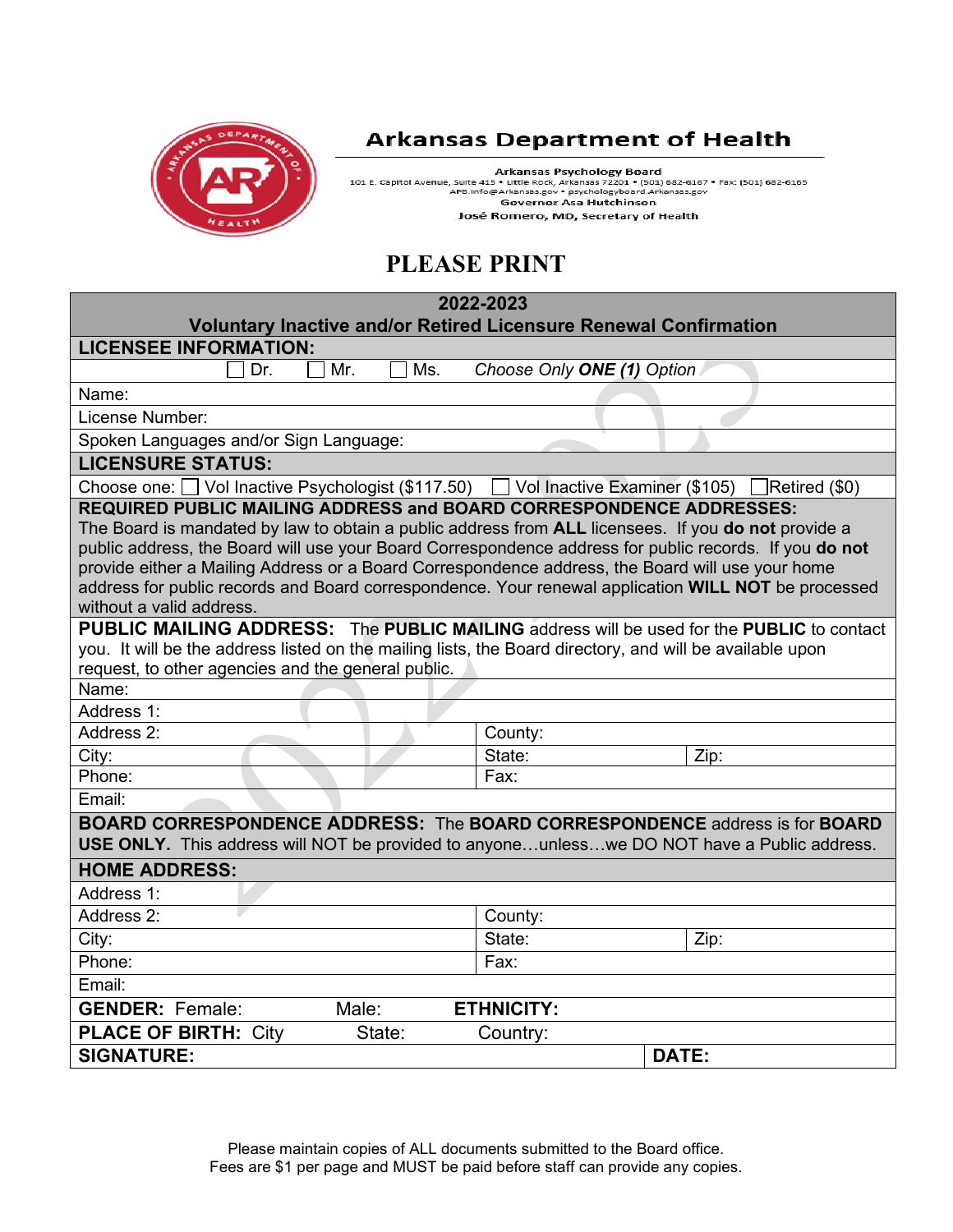#### **License Renewal Affidavit 2022-2023**

Answer the questions, below, as related to your Psychology licensure status. If" **YES**" to **ANY** questions, *you* **MUST** provide details. This questionnaire **MUST** be completed and be submitted by June 30, 2022. **\*\*\*NOTE***: Questions about surrendered, denied, suspended or revoked license relates to ethical complaints and disciplinary actions. It excludes not renewing a license due to moving to another state.*

| <b>Licensee Name:</b>                                                                                                                                                               |                                                                                                                                                                                                            |                                                                      |                                                                                |
|-------------------------------------------------------------------------------------------------------------------------------------------------------------------------------------|------------------------------------------------------------------------------------------------------------------------------------------------------------------------------------------------------------|----------------------------------------------------------------------|--------------------------------------------------------------------------------|
| <b>Licensee Number:</b>                                                                                                                                                             |                                                                                                                                                                                                            |                                                                      |                                                                                |
| <b>QUESTIONS</b>                                                                                                                                                                    |                                                                                                                                                                                                            | Yes/No                                                               | If "YES," you MUST Explain                                                     |
| 1. Have you ever been convicted of a felony?                                                                                                                                        |                                                                                                                                                                                                            | $\Box$ Yes $\Box$ No                                                 |                                                                                |
| and/or altered due to ANY of the following:<br>PSYCHOLOGY LICENSE: See note below**                                                                                                 | 2. Have you ever had employment(s), work assignment(s), volunteer<br>posting(s), job duties, and/or job duty locations terminated, suspended,<br>Substance Abuse<br>Mental Impairment<br>Sexual Misconduct | $\Box$ Yes $\Box$ No<br>$\Box$ Yes $\Box$ No<br>$\Box$ Yes $\Box$ No |                                                                                |
| psychology license/certificate in ANY state/province?                                                                                                                               | 3. Have you ever had ANY disciplinary action taken against your                                                                                                                                            | $\Box$ Yes $\Box$ No                                                 |                                                                                |
| 4. Has ANY disciplinary action, limitation(s), restriction(s), or<br>rehabilitation been initiated or entered against your psychology<br>license/certificate in ANY state/province? |                                                                                                                                                                                                            | $\Box$ Yes $\Box$ No                                                 |                                                                                |
| psychological services?                                                                                                                                                             | 5. Have you ever applied for and been denied, or had suspended or<br>revoked, licensure/certification in ANY state/province as a provider of                                                               | $\Box$ Yes $\Box$ No                                                 |                                                                                |
| state/province?                                                                                                                                                                     | 6. Have you ever surrendered a psychology license/certificate in ANY                                                                                                                                       | $\Box$ Yes $\Box$ No                                                 |                                                                                |
|                                                                                                                                                                                     | 7. Have you ever applied for and been denied, or had suspended or<br>revoked, membership in ANY professional psychological association?                                                                    | $\Box$ Yes $\Box$ No                                                 |                                                                                |
| If NOT APPLICABLE, please answer "NO" to<br>Questions 8, 9, and 10. See note below***                                                                                               | PROFESSIONAL LICENSURE (excluding Psychology):                                                                                                                                                             |                                                                      | If "YES" indicate the "TYPE<br>of license, DATE, and<br><b>STATE/PROVINCE"</b> |
| 8. Has ANY disciplinary action, limitation(s), restriction(s), or<br>license/certificate in ANY state/province?                                                                     | rehabilitation been initiated or entered against ANY professional                                                                                                                                          | $\Box$ Yes $\Box$ No                                                 |                                                                                |
| or revoked in ANY state/province?                                                                                                                                                   | 9. Has a request for a professional license/certificate ever been denied                                                                                                                                   | $\Box$ Yes $\Box$ No                                                 |                                                                                |
| ANY state/province?                                                                                                                                                                 | 10. Have you ever surrendered a professional license/certificate in                                                                                                                                        | $\Box$ Yes $\Box$ No                                                 |                                                                                |
|                                                                                                                                                                                     | $\star\star$ NOTE, Drefessional Lisange is a lisange in a field other than Doughology                                                                                                                      |                                                                      |                                                                                |

**\*\*NOTE:** *Professional License is a license in a field other than Psychology.* I certify that the statements made by me in this application are true, complete, and correct to the best of my knowledge and belief, and are made in good faith.

Licensee Signature: **Licensee Signature: D** 

| )ate: |  |  |  |
|-------|--|--|--|
|       |  |  |  |
|       |  |  |  |

Please maintain copies of ALL documents submitted to the Board office. Fees are \$1 per page and MUST be paid before staff can provide any copies.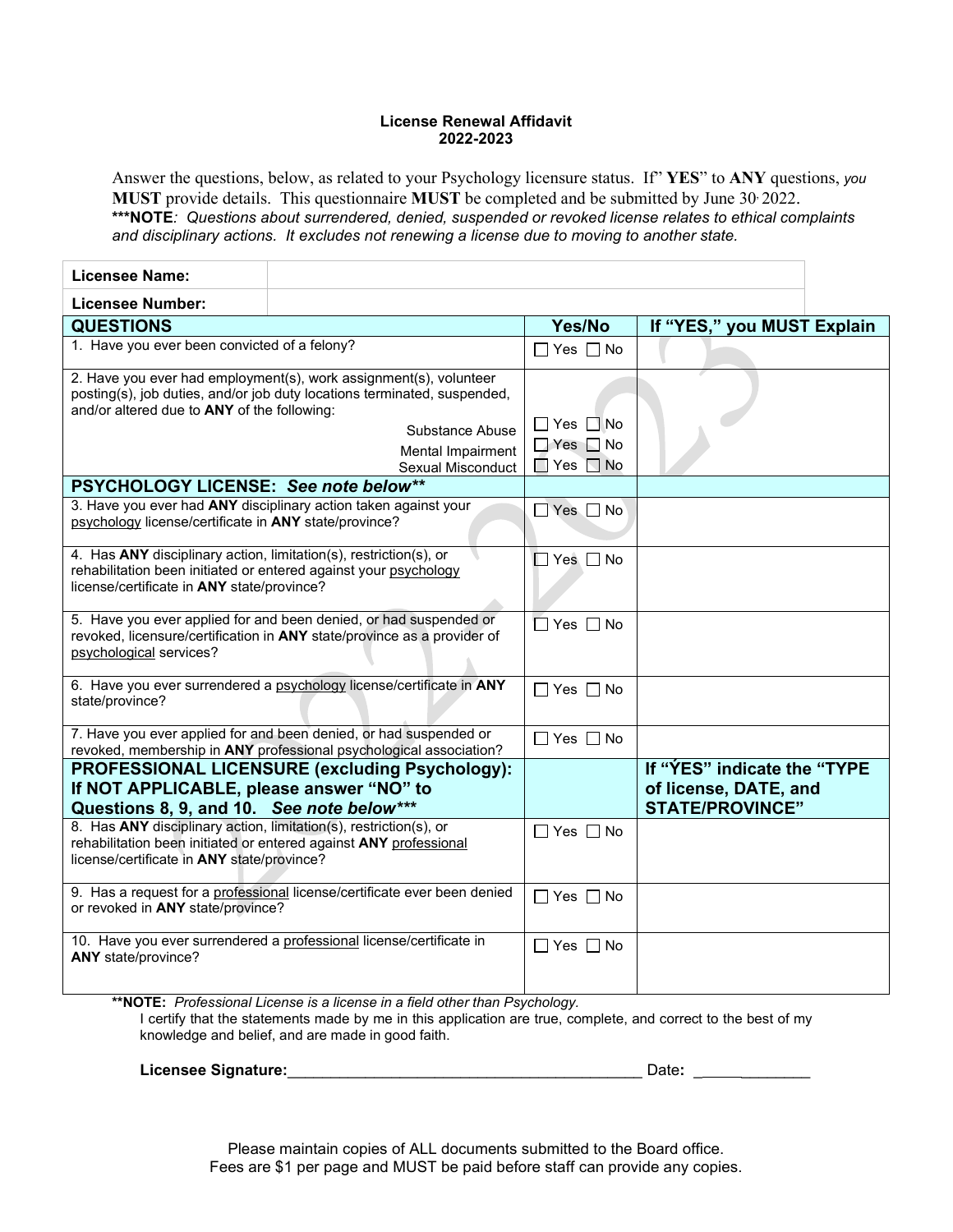## **CONTINUING EDUCATION UNITS (CEUs) AND Payment Form 2022-2023—License Renewal**

Complete and submit this form **ONLY** if you are mailing **ALL** of the license renewal forms to the Board office for processing.

#### **CONTINUING EDUCATION UNITS**

| <b>ATTESTMENT OF CEU REPORTING</b>                                    |            |
|-----------------------------------------------------------------------|------------|
| I attest to having completed at least twenty (20) hours of continuing |            |
| education from July 1, 2021 until June 30, 2022.                      |            |
| Arkansas Psychology Board's Rules and Regulations § 9.                | <b>YFS</b> |
| <b>OR—Exception to the Requirement see § 9.2.A and/or § 9.2.B.</b>    | <b>YFS</b> |
| <b>OR-INCOMPLETE-from July 1 to June 30, I have only completed</b>    | Hours      |

## **PAYMENT INFORMATION**

#### **METHODS OF PAYMENT:**

 $\Box$  Check  $\Box$  Money Order

#### **AMOUNT:**

 $\bar{\bar{\mathbb{1}}}$  \$100 Late Fee

\$117.50 Vol Inactive Psychologist \$105 Vol. Inactive Examiner